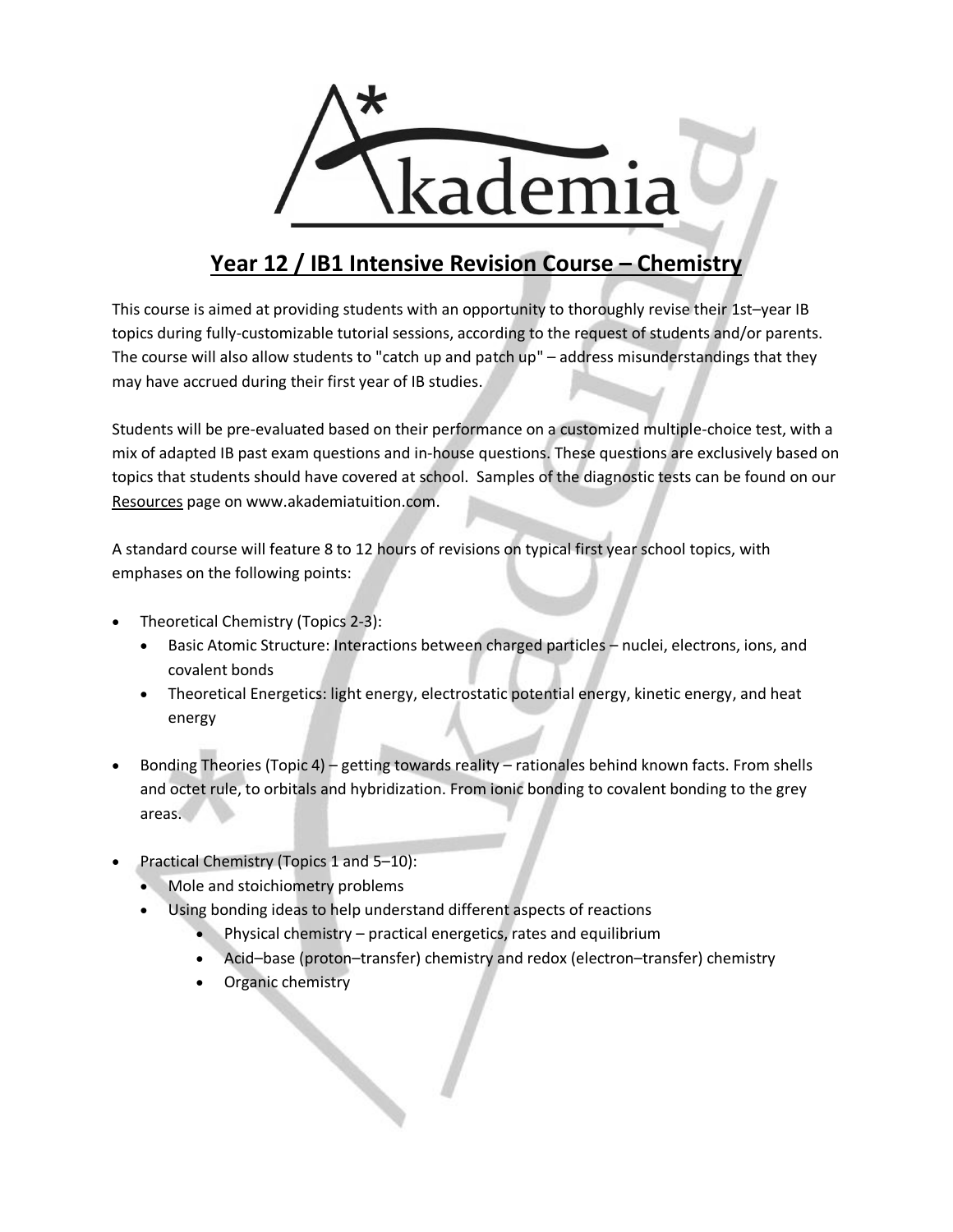## **Sample Course excerpt: drawing Lewis structures**

Lewis dot structures (as opposed to IGCSE dot-and-cross structures)

The method outlined below is an extension on the IGCSE or IB–MYP examples, and will apply to a wider range of covalent species. All bonding electrons are "pooled together" to begin with. We represent all electrons with the same dot symbol. We do not care about the origin of these electrons. As a result, we do not have to indicate the presence of dative covalent bonds in these exercises. Using the nitrate ion  $(NO<sub>3</sub>^-)$  as an example......